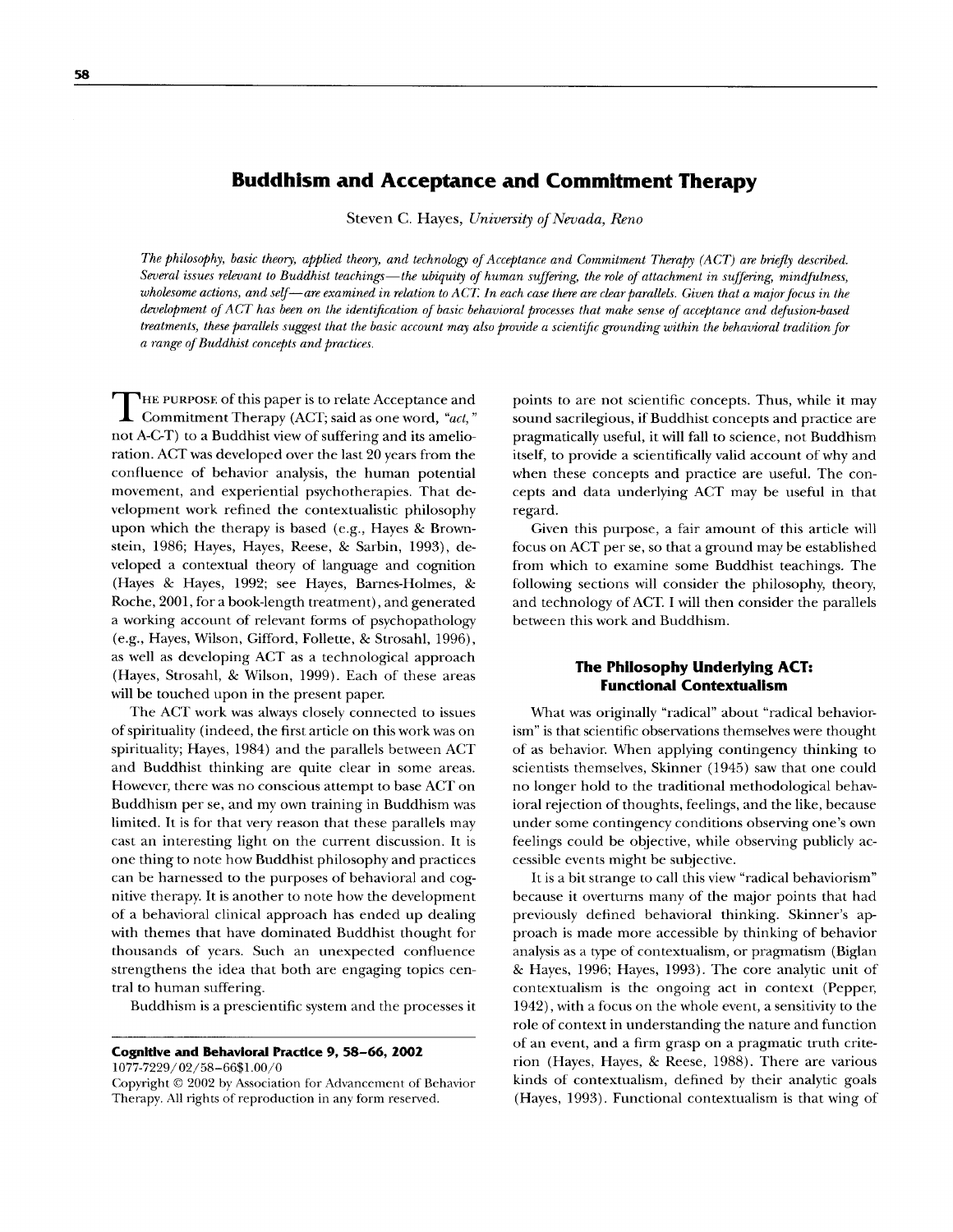contextualism that adopts the prediction and influence of events as the goal of their analysis.

A contextualist always asks, "In what context does that apply?" and looks for an answer that orients the analyst to effective action. Given the goals of a functional contextualist, analysis should help explain how to alter the problematic events, and for that reason, the account must eventually reach the manipulable environment. Clients often take a quite different approach, focusing instead on whether their interpretations of their own troubles are ontologically "true," whether or not these analyses are pragmatically useful.

## **The Basic Theory Underlying ACT: Relational Frame Theory**

The theory of language and cognition upon which ACT is based is called Relational Frame Theory (RFT; Hayes et al., 2001). The core conception in RFT is that humans learn to relate events mutually and in combination, that this relational response is brought under the control of arbitrary contextual cues, and that the stimulus functions of events are modified by the functions of other events related to them. Consider a child who has learned to relate events as "opposite." Suppose the child is told, "A is the opposite of B and B is the opposite of C; A can be used to buy candy; which do you want, B or C?" The relations among these events are arbitrarily specified. The relation is both mutual  $(f \nvert A)$  is the opposite of B, then B is the opposite of A) and combinatorial (the relation between A and C must be one of sameness, because an opposite of an opposite is the same). Further, the child will probably be able to select C over B, based on the specified functions of A (i.e., buying candy) and the relation of B and C to A (since C is derived to be the same as A you can probably also use it to buy candy, while B is the opposite of A, so presumably you cannot). Scores of studies have been done in the basic literature on such performances (see Hayes et al., 2001, for a review). Relations of this kind emerge in infancy (Lipkens, Hayes, & Hayes, 1993) and appear to be absent in nonhumans.

Derived stimulus relations are what permit human verbal behavior to be useful, because they enable functions of the natural environment to be altered by what one says. Unfortunately, they also greatly increase human contact with painful events. When a human being tells a story of a painful event in the past, some of the negative functions of the original event will be attached to the telling. Even very positive environments can lead to pain through relational means, as when a great success reminds one of past failures.

Unable to avoid pain simply by avoiding external circumstances, human beings begin to try to avoid negative private experiences directly, a process we call "experien-

tial avoidance." For example, humans will "try to forget about" past traumas, or will try not to feel anxious in situations that lead to anxiety. All of these processes substantially increase the human capacity for suffering.

### **The Theory of Psychopathology Underlying ACT: FEAR**

The acronym FEAR expresses four of the key concepts in an ACT approach to psychopathology—fusion, evaluation, avoidance, and reason giving (Hayes et al., 1999). Cognitive fusion refers to the domination of derived functions over direct ones. As behavior becomes more verbally regulated, it also tends to become more insensitive to direct experience. People can begin to "live inside their heads."

The mischief that cognitive fusion produces is increased by verbal evaluation. Verbal comparative relations are useful in human behavior because they allow conceptualized consequences to be weighed, and thus facilitate human problem solving and planning. This same process, however, also permits the comparison of experienced to feared or wished-for events, greatly amplifying the capacity for human suffering. For example, a very successful person can believe himself to be a "failure" because the outcomes produced are less than an imagined ideal. A person can imagine wonderful outcomes and be dissatisfied if only good outcomes are achieved.

Experiential avoidance occurs when a person is unwilling to remain in contact with a particular private experience (e.g., bodily sensations, emotions, thought, memories, behavioral predisposition) and takes steps to alter the form, frequency, or situational sensitivity of these events, even when doing so causes psychological harm (Hayes et al., 1996). Unfortunately, the more negative private events are avoided, the more they tend to occur. Deliberate (i.e., verbally guided) attempts to avoid private events remind the person of the events to be avoided (thus evoking them), deflect the person from effective orientation to the current environment, and often tend to elicit the very emotion being avoided.

Finally, reason giving draws the person into useless attempts to understand and explain as a method of controlling the outcome. Often the "good reasons" offered only increase experiential avoidance and, furthermore, provide a verbal formula that increases resistance to change for fear of "being wrong." Reason givers tend, as a result, to be difficult to treat (Addis & Jacobson, 1996) and more likely to engage in useless worry in response to negative moods (Addis & Carpenter, 1999), despite the fact that such worry and self-analysis has minimal instrumental benefit (Borkovec, Hazlett-Stevens, & Diaz, 1999).

While a careful analysis is beyond the scope of the present article, most forms of psychopathology seem to